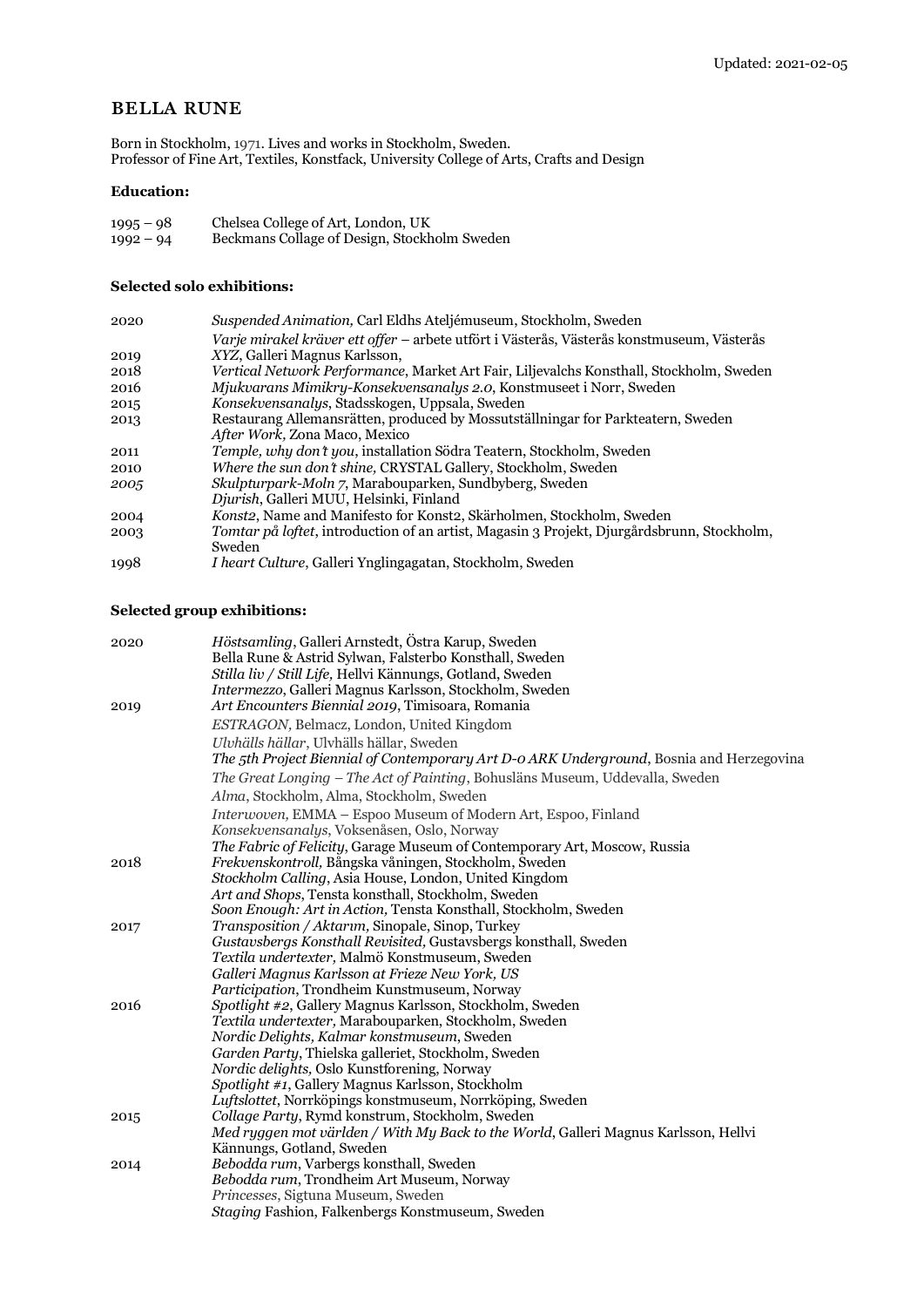| 2013 | Allehensrätten, Parkteatern, Mossutställningar, Stockholm, Sweden                                                                   |
|------|-------------------------------------------------------------------------------------------------------------------------------------|
| 2012 | Farmer's Gold, Wanås, Sweden                                                                                                        |
|      | After image, Crystal, Market, Stockholm, Sweden                                                                                     |
| 2011 | Moment Ynglingagatan 1, Moderna Museet, Stockholm, Sweden                                                                           |
|      | One Lucia, The former postal office, Nybrogatan, Stockholm, Sweden                                                                  |
|      | Just Madrid, contemporary art fair, Madrid, Spain                                                                                   |
| 2010 | Mutter, Kulturnatt Stockholm, Moderna museet, Stockholm, Sweden                                                                     |
|      | Off the Wall, Gustavsbergs konsthall, Gustavsberg, Sweden                                                                           |
| 2009 | Kabuki Kraazee, Tokyo Wonder Site (solo)                                                                                            |
| 2008 | Soft Spot, 0047 Oslo                                                                                                                |
| 2007 | Secret Santa, Crystal Palace, Stockholm                                                                                             |
|      | Robert Smithson, Fotogalleriet, Oslo                                                                                                |
|      | Universe will be very sunny tomorrow, Galleri Roger Björkholmen, Stockholm                                                          |
| 2006 | Universum&Vintergatan, East, Stockholm (solo)                                                                                       |
|      | Klimat, Passagen, Linköping                                                                                                         |
|      | 50/50, Ak28, Stockholm                                                                                                              |
|      | D otDotDotDot, Mossutställningar, Stockholm                                                                                         |
|      | Scandinavian Sparks, After Shopping, Beijing, Kina                                                                                  |
| 2005 | Djurish, Galleri MUU, Helsinki, Finland                                                                                             |
| 2004 | Når alt er design, Touring Exhibition, Riksutstillingar, Norge                                                                      |
|      | <i>Flowers &amp; Sex</i> , Hot Rod Magazine & exhibition, Oslo, Norge                                                               |
|      | <i>Blonde Revolution, A Fia Backstöm Project, New York, US</i><br>Reopening of Moderna Museet, Raggplagg, Moderna Museet, Stockholm |
|      | A Tourist Gaze, K1, Kulturhuset, Stockholm                                                                                          |
|      | Konst 2, Name and Manifesto for Konst 2, Skärholmen, Stockholm                                                                      |
| 2003 | People's Park (with Jelena Rundqvist, Uglycute and Bruce Leenus), part of Definitely                                                |
|      | Maybe, during Istanbul Biennale                                                                                                     |
|      | Workout clothes for Godessess, Modern Talking, Enkehuset, Stockholm                                                                 |
|      | Tomtar på loftet, Introduction of an Artist, Magasin 3 Projekt, Djurgårdsbrunn, Stockholm                                           |
| 2002 | Projekt VII, Galleri Axel Mörner, Art Node, Stockholm                                                                               |
|      | Light show, After Shopping, Kulturhuset, Stockholm                                                                                  |
|      | Permanent belysnings koncept, After Shopping, Kulturhuset, Stockholm                                                                |
|      | Mobilkonst, After Shopping, Kulturhuset, Stockholm                                                                                  |
|      | Raggplagg, After Shopping, Kulturhuset, Stockholm                                                                                   |
|      | Mashed Swedes, a touring exhibition of Gallery Ynglingagatan's Swedish Artists produced by                                          |
|      | Riksutställningar, Sverige                                                                                                          |
|      |                                                                                                                                     |

### **Selected presentations and commissions:**

| 2016 | Konsekvensanalys, Handelshögskolan, Stockholm, Sweden                                           |
|------|-------------------------------------------------------------------------------------------------|
|      | Like før. Sidsel Paaske (1937-1980), Nasjonalmuseet, Oslo, Norway                               |
| 2014 | Commision for Creative Time Summit, Stockholm, Sweden                                           |
|      | Edition for SAK, Sveriges Allmänna konstförening, Stockholm, Sweden                             |
|      | Public art commission, Loggia, Gävle hospital, Gävle, Sweden                                    |
| 2013 | Set and costume for The Knife, Shaking the habitual tour                                        |
| 2011 | Over and Out, public art commission for Tulinge sjö, Botkyrka, Sweden                           |
| 2009 | Costume & Set design for feature film "She's Wild Again Tonight" directed by Fia-Stina Sandlund |
| 2007 | Ugglan 22, public art commission for Veidekke bygg, Sundbyberg, Sweden                          |
| 2006 | Vignette for SVT's show Kobra, together with director Jesper Kouthoofd                          |

#### **Selected Public Collections:**

EMMA, Espoo Museum of Modern Art, Finland Moderna Museet, Stockholm, Sweden Magasin III The National Public Art Council, Sweden

## **Selected Grants:**

Konstnärsnämndens kostnadskrävande, Gastropolitisk kokbok, 2013 Iaspis Artist in Residence, Tokyo Wonder Site, 2009 Iaspis utlandsstipendium 2009 Konstnärsnämndens kostnadskrävande, She's Wild Aghain Tonight, 2008 Konstnärsnämndens Tvååriga arbetsstipendium, 2008-09 Ax:on Johnson resestipendium, Beijing Stockholmsstads ateljébidrag femårigt 2005 Konstnärsnämndens ettåriga arbetsstipendium 2006 Sleipner resestipendium, för utställning i Oslo, Norge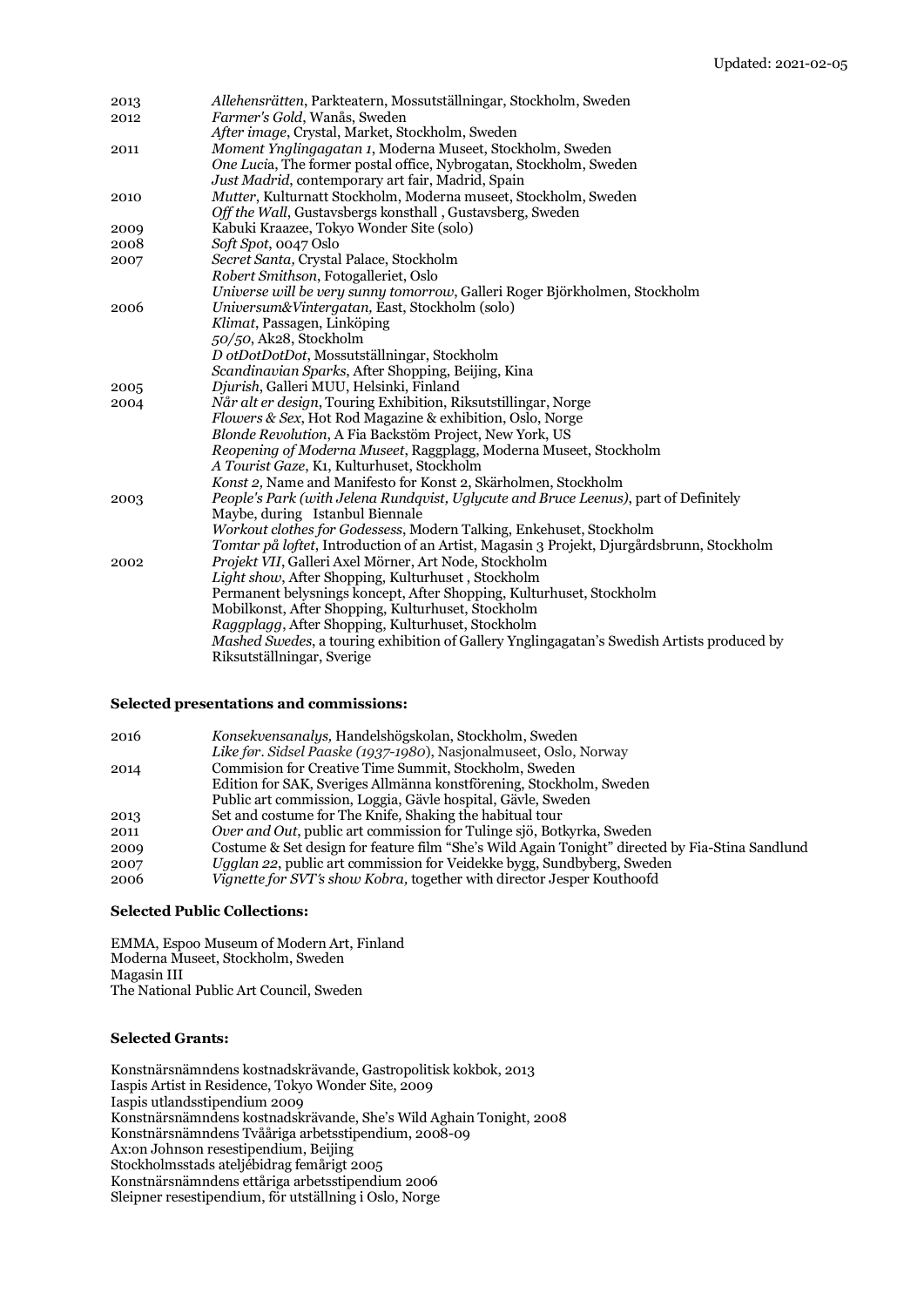Iaspis resebidrag, för utställning Beijing, Kina Nifca, Artist Recidency 2005, Suomenlinna, Finland

#### **Selected Bibliography and Reviews:**

"Skogen i digitalt konstformat" - Konst - UNT.se, 15-09-02

Independent, Knife at Roundhouse, Thursday 09 May 2013, http://www.independent.co.uk/arts-

entertainment/music/reviews/music-review-the-knife-roundhouse-london-8608733.html

"Parallellvärld", by Peter Cornell, Expressen Kultur, 31/8-2010

"Gunilla Klingberg på Nordenhake", by Bo Madestrand, DN kultur, 26/8-2010

"Nu jävlar är det lyx", by Jenny Morelli, Tidningen VI, April 2010

Madame Figaro, Japon, by Ikko Yokoyama no.389, 2009

"Leopardkuben lämnar inget åt slumpen", byAnna Orrghen, SvD, Kultur 24/9-2005

HYPERLINK "http://www.konsten.net"www.konsten.net, recension 2005-09-06 by Magdalena Dziurlikowska.

"Välkommen till en plats ovan molnen" by Adrian Rosén, Mitt I Vasastan, 20/9-2005.

"Träningskläder för gudinnor", by Lisa Torell, UNION, 2004

"Come-on-Clothes" photographer Martina Hoogland-Ivanow, Dazed & Confused magazine, April 2003 Kulturnyheterna SVT om projektet "Kulturellt Kapital", 2003

"En vibrerande klump, eller", by Milou Allerholm on Buttnugget, DN kultur 2000



**Galleri Magnus Karlsson** Fredsgatan 12 111 52 Stockholm Sweden +46 8 660 43 53